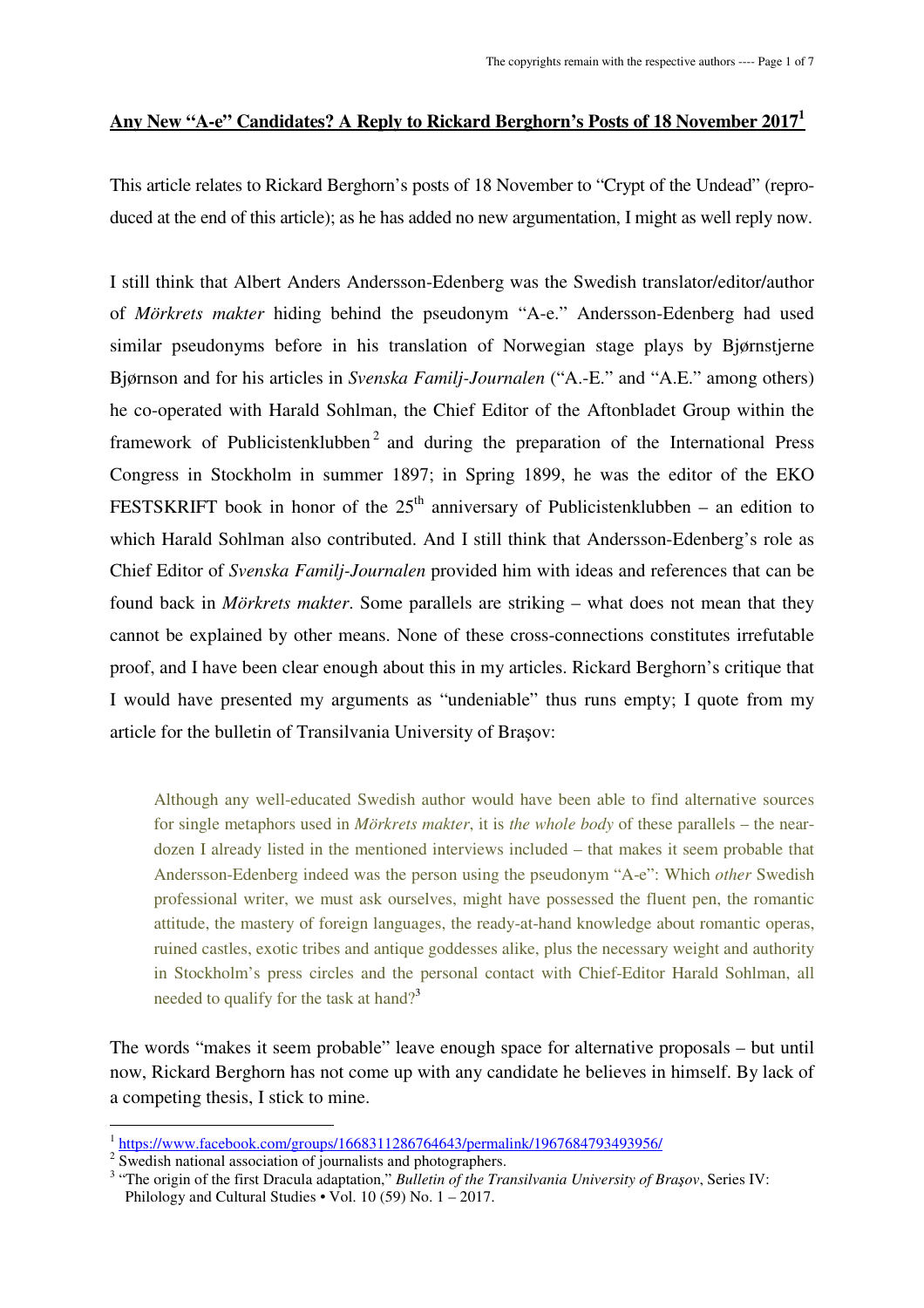Now to the details of the articles published in for *Svenska Familj-Journalen* (SFJ) from 1867 till 1887. Let's check if I really managed to "misunderstand and misrepresent almost everything in a profound way," as Berghorn claims.

- 1. **Siebenbürgen and Wallachia**: This first point goes to Berghorn; I botched this. The word "Siebenbürgen" is only used to define the location of Wallachia, and the origin of Voivode Radu Negru. I must have been tired.
- 2. **Tatra Mountains:** In *Mörkrets makter*, the driver of the caleche warns Harker for wolves, coming from the Tatra Mountrains. In *Dracula*, such a reference is absent, and I found no apparent reason why it should have been added to the Swedish version. Contrary to what Berghorn writes, I never claimed that the article in SFJ would be "ethnographic" (as opposed to "geographical") – although the title "Höga Tatra och befolkningen i dess grannskap<sup>34</sup> and the detailed description of the local Slovak population (and their costumes!) would support such a characterization at least for the second part (pp.138ff). Berghorn's critique is confusing and distracts from the key point: An author or editor who already is familiar with the Tatra Mountains is much more likely to insert a seemingly random reference to this region than a writer who has never dealt with this topic. Bram Stoker, at least, never pointed to the Tatra Mountains.
- 3. Portrait gallery: Over 16 years at least, "Ett fosterländskt Bildergalleri"<sup>5</sup> was a constant element of SFJ. Of course, it did not describe the family of one Count Drakulitz in the Carpathians, but persons of interest in Swedish culture and history. Bram Stoker never saw a necessity to introduce the Count's relatives by means of painted portraits and background stories. The fact that Andersson-Edenberg was the Chief Editor of - and maybe contributor to - an illustrated series of personality portraits may have inspired him to add a portrait gallery to the Count's castle. At least, it makes him a more probable candidate than any other author who may have known portrait galleries only from museums or other public buildings, but never actively managed one.
- 4. **Flower Metaphor:** Berghorn left this example out, although I think it is significant:

A specific mentioning of the flower that blossoms in summer but dies in winter (a metaphor used by the Count while explaining the laws of life and love to Harker) can be found in Andersson-Edenberg's article "Sista resan" (The Last Trip), Svenska Familj-Journalen, 1872, pp. 360ff.

As far as I know, Bram Stoker never used flowers in a metaphorical sense; in SFJ, however, we not only find many botanical articles, but also several lyrical poems

 $\overline{a}$ 

<sup>&</sup>lt;sup>4</sup> The High Tatra and the Population in this Region

<sup>5</sup> A Portrait Gallery of our Fatherland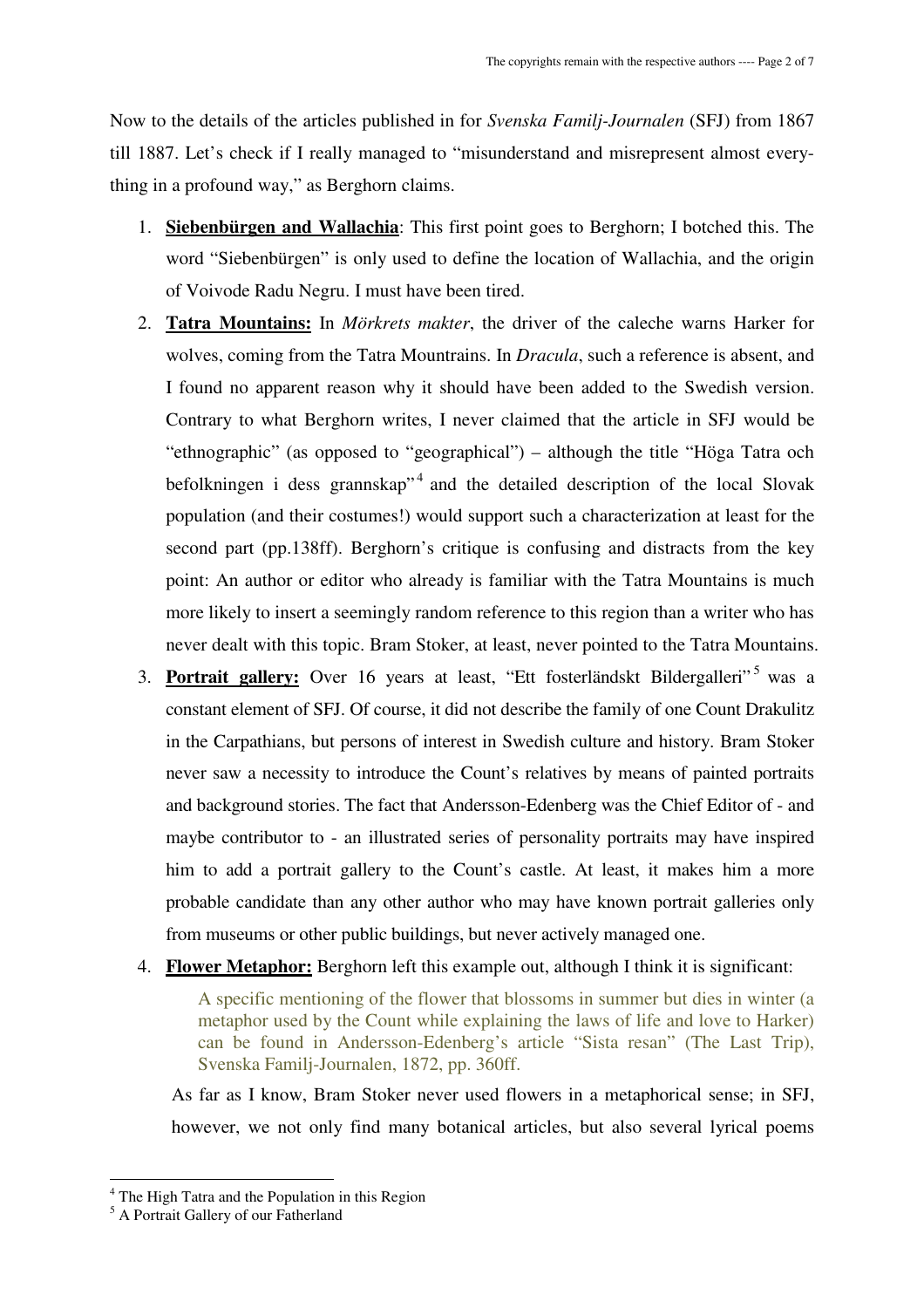using the flower as a metaphor for Nature or for an enchanting maiden; I suspect that Andersson-Edenberg himself was the author of some of these poems. In *Mörkrets makter*, Harker compares the blonde girl's head to a "flower on a stem."<sup>6</sup>

- **5. Gold rules the world:** I do not get the point of this critique. In Andersson-Edersson's article (or "short story," if you prefer) "Våra dagars guldmakeri," a group of young people and their professor picks "gold" as a discussion topic and come up with twenty short statements (I mistook them for Swedish proverbs) about this precious metal. Then the professor challenges the students to define gold and himself comes up with the phrases that gold rules the world and that it is the treasure of this world but the curse of mankind. In Bram Stoker's collected works, I never found this kind of critical observation; in *Dracula*, the "Crew of Light" takes the power of money for granted and is happy to have Arthur's and Quincey's ample funds at their disposal to bribe workmen and officials. For this reason, I suspect the Count's obsession with finding, possessing and producing gold – and talking about its dangerous power – is due to a Swedish input. That Andersson-Edenberg already worded the relevant phrases in his 1869 article makes him a suitable "A-e" candidate – at least more probable than similar Swedish authors who never critically reflected on the powers of gold in writing.
- **6. Robinson:** Again, I do not deny that *Robin Crusoë* was and is a very famous novel and that most Swedish authors of the late  $19<sup>th</sup>$  century must have known it -- just like I and my fellow-Dutchmen know it. But like in the case of the Tatra Mountains, the reference to Crusoë seems rather random in the context in which Harker uses it; Bram Stoker never employed it in any of his books, although he certainly was as familiar with the story as any of his Swedish colleagues. If the reference comes from the Swedish side, Andersson-Edenberg certainly is a more likely candidate than colleagues who never actively wrote about Defoe and his book.

My article for Transilvania University contains five more such examples. In my interview with *T*'is Fris (published on 1 April 2017), you can find six more; I also refer to the interviews in www.vampirisme.com of March 2017. The critique worded by Berghorn so far does not convince me; except for point Nr. 1, I see no flaws in my argumentation: an author who has actively written about a certain subject in the past is far more likely to use it as a stop-gap in his new writing than an author who has never dealt with this topic before. We are talking about probability here, not about hard proof, but if you look at all the odds combined (and the lack of other convincing candidates), I feel that my thesis deserves a less sloppy critique.

 $\overline{a}$ 

<sup>6</sup> In Stoker's short story *Bengal Roses* (1898), the flowers play no metaphorical role.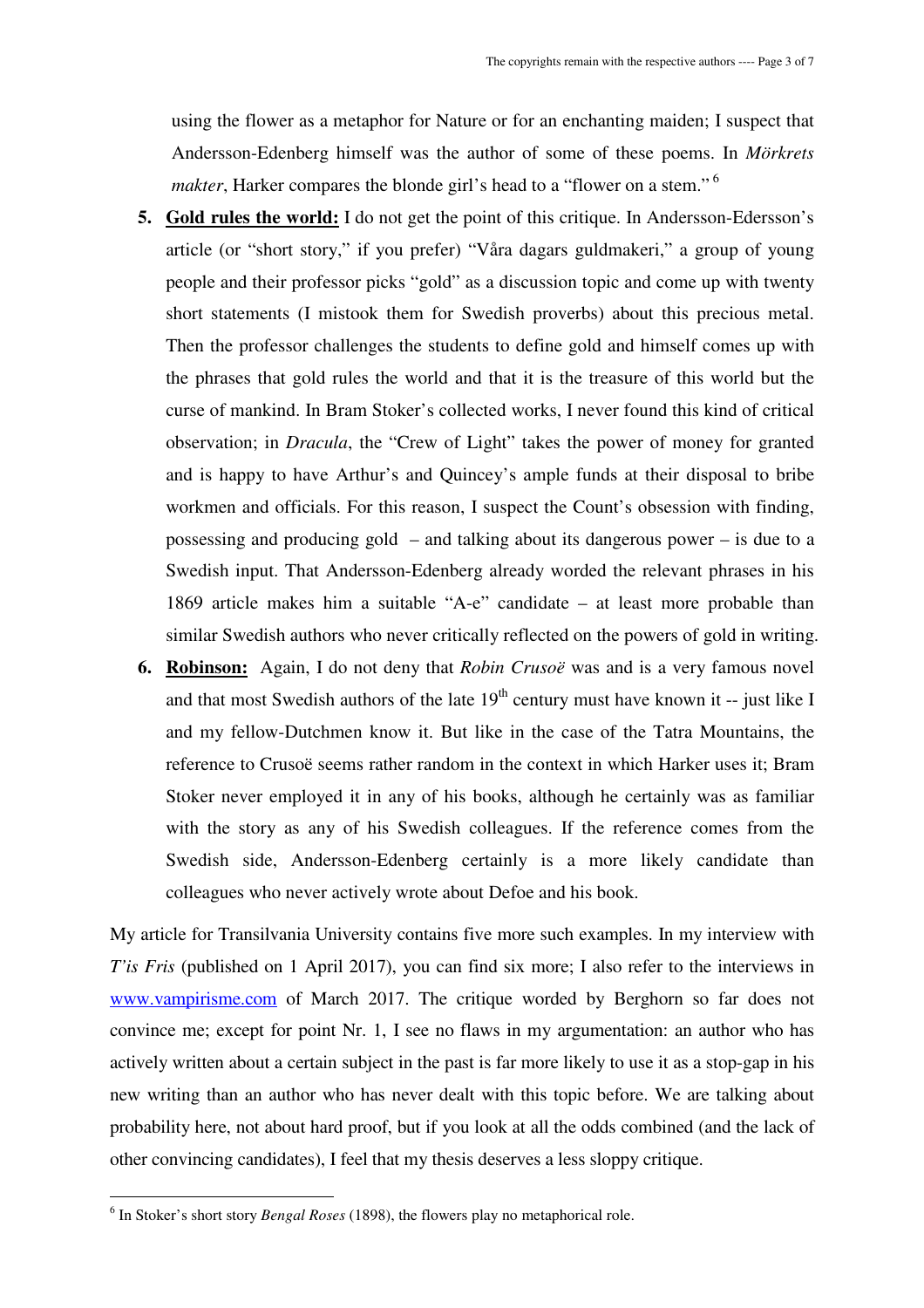### **The Strindberg Connection**

In this point, Berghorn is causing confusion, not I. Let me quote my sub-chapter in full:

#### **11. August Strindberg as a "mad scientist"**

À propos psychiatry, alchemy & mystics: Both at *Svenska Medborgarans* and at *Dagens Nyheter* (Sweden's largest newspaper during the 1860s and 70s, equally supporting the cause of *Lantmannapartiet*), Andersson-Edenberg was a senior colleague to the young journalist August Strindberg (1849-1912), who over the following decades developed into Sweden's most successful, though controversial author. In the 1880s and 1890s, Strindberg was fascinated by psychiatry, sociology, evolution theory, mysticism and alchemy; he personally performed chemical experiments, trying to prove that certain elements could be "transmutated" to each other. He even attempted to create gold from iron and sulphur, one day resulting in the formation of iron pyrite, generally known as "fool's gold." Strindberg, however, believed to have created real gold and thus have found the answer to the classical quest of alchemy. From Autumn 1894 till the end of 1896, he experienced a severe mental crisis, leading to paranoid hallucinations, as described in his autobiographical work *Inferno*, published in 1897.

Future research on the backgrounds of *Mörkrets makter* should certainly look into a possible link between Strindberg's life, work, ideas and spleens on the one hand, the characters of Harker, Count Dracula and Van Helsing as portrayed in *Mörkrets makter* on the other hand – not to speak of the blonde vampire girl as a *femme fatale*.

Nowhere do I suggest that Strindberg might have been a **co-editor** of *Mörkrets makter.* Instead, I address the possibility that Strindberg may appear as a **character**, or even may be **reflected in several characters**: in the Count, who appears as a "mad scientist" and alchemist, in Harker, with his constant fears of going mad; in Van Helsing, who is also presented as a "mad scientist" and mysticist. The Renfield character, that appears in the extended version only, may equally have some traits in common with Strindberg. The vampire girl as *femme fatale* might match the way Strindberg experienced women. I do not claim that Strindberg "undeniably" was a role model for these characters: I merely note that the parallels might be wortwhile looking into. Just because Strindberg was so famous, the question should at least be raised.

Although I have no definitive evidence for my theories, so far, I see no reason to revise them.

Bantayan Island, 19 December 2017 Hans Corneel de Roos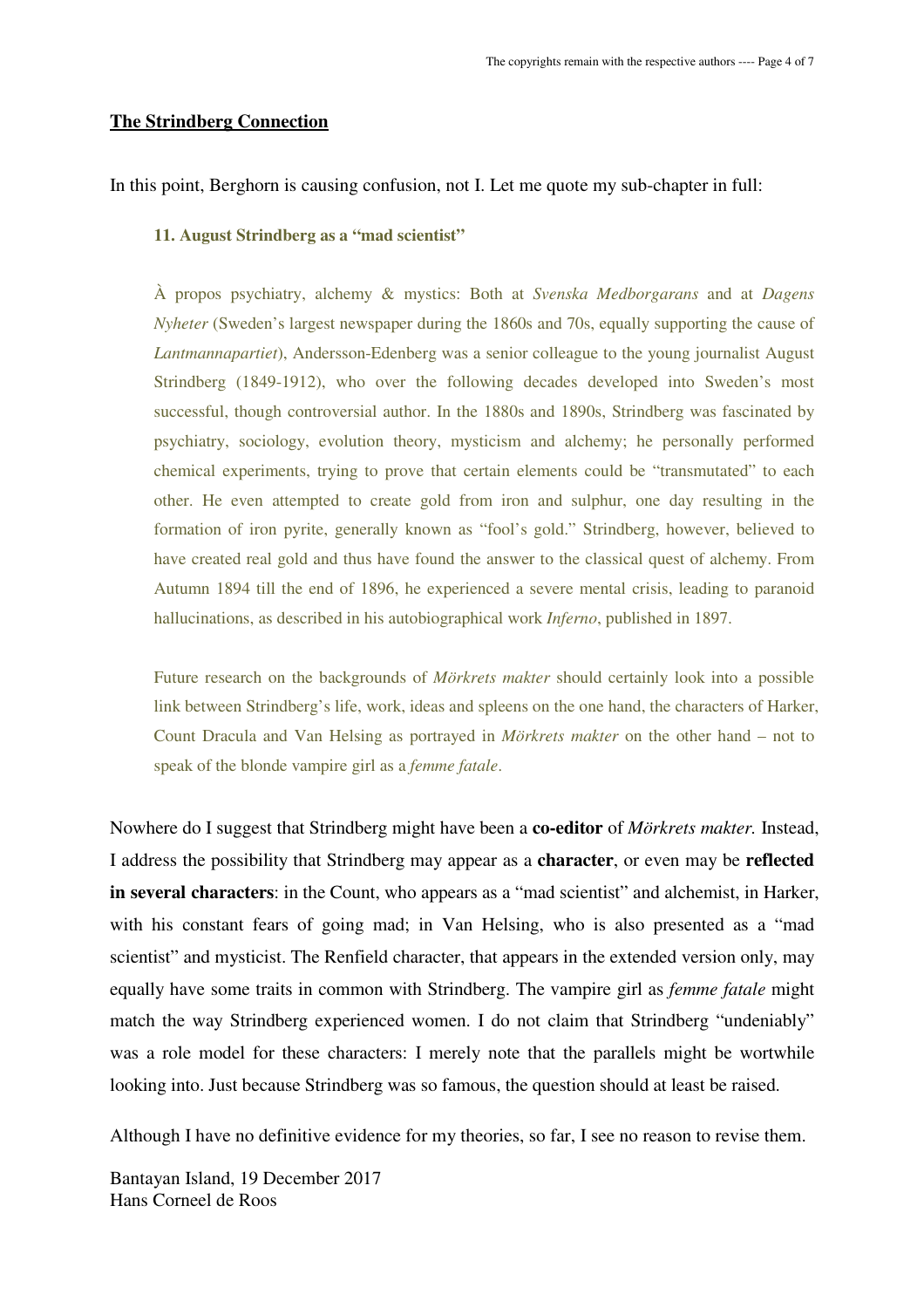# **Rickard Berghorn's post to Facebook (Crypt of the Undead) of 18 November 2017**

Finally, Hans de Roos provided us with his (as he claim) undeniable evidences, from the Swedish magazine Svenska Familj-Journalen (1864-87), why A--e need to be Albert Andersson-Edenberg. Unfortunately he misunderstand and misrepresent almost everything in a profound way. A--e was the signature who made the Swedish adaptation of "Mörkrets makter" 1899-1900, the original (and unabridged) novel that was later translated into Icelandic as "Makt myrkranna".

Evidence 1: "Andersson-Edenberg may have derived detailed knowledge about Transylvania from an extensive article titled 'Siebenbürgen,' containing, among others, a description of local costumes: Svenska Familj-Journalen 1871, pp. 247ff." -- PROBLEMS: This acticle is not about Siebenbürgen but Wallachia, and the title of the article isn't "Siebenbürgen". The real title is "Bilder från Walakiet" ("Pictures from Walachia"). Link to the article: http://runeberg.org/famijour/1871/0251.html

Evidence 2: "Mörkrets makter mentioning of wolves, coming from the Tatra Mountains, may have had its basis in an article on the High Tatra with a further description of Slovak costumes: 'Höga Tatra och befolkningen i dess grannskap,' in Svenska Familj-Journalen, 1868, pp. 74ff" -- PROBLEMS: There are no mentions of wolves in the article, only groundhogs, mountain goats and bears when it talks about the fauna. And, no mentions of Slavic costumes, either. There are a few paragraphs about the lokal people, but this is not an ethnographic article, it is a geographical article. Link to the article: http://runeberg.org/famijour/1868/0078.html

Evidence 3: "The concept of adding a portrait gallery to Castle Dracula, allowing the Count to introduce his family members to Harker, may have been inspired by the article series 'Ett fosterländskt Bildergalleri,' appearing in Svenska Familj-Journalen from 1869 on, continuing till 1885 at least." -- PROBLEMS: Gosh... This has nothing to do with the portrait gallery in Dracula's castle. The article series published short biographies about famous Swedes, one such in each number. Of course it is nothing strange with a picture gallery in an old castle, and nobody needs to be "inspired" to add one in Dracula's castle, and absolutely not from such a far-fetched source as "Ett fosterländskt bildgalleri". Links to two examples from this series: http://runeberg.org/famijour/1869/0073.html http://runeberg.org/famijour/1885/0297.html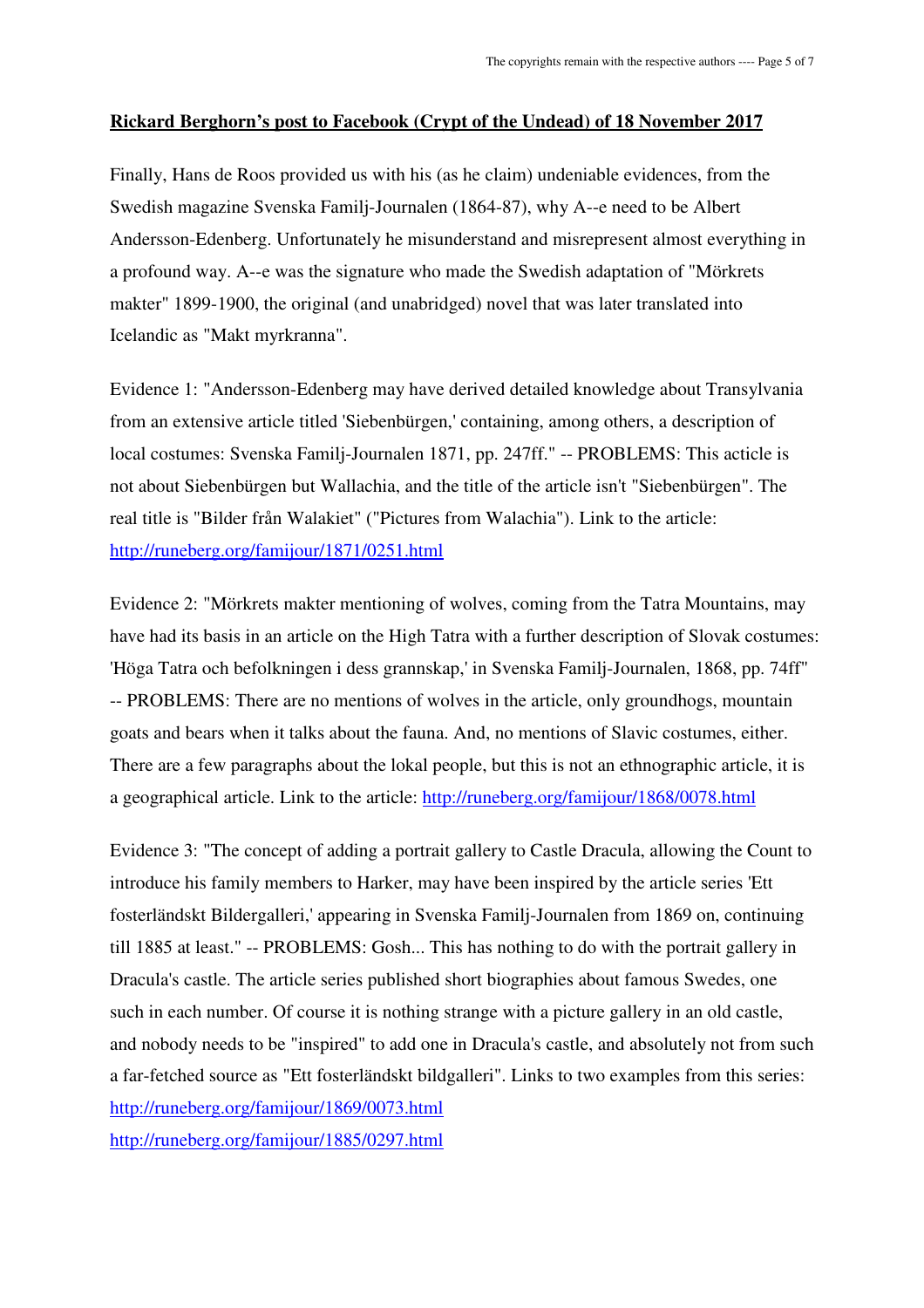Evidence 4: "Gold rules the world. This specific statement, used by the Count, was perhaps derived from Andersson-Edersson's article 'Våra dagars guldmakeri,' in Svenska Familj-Journalen 1869, pp. 170 ff, listing numerous proverbs about the uncanny power of this precious metal." -- PROBLEMS: This is not an article, it is a short story. The "proverbs" are some lines of poetry at the beginning of the story. In the beginning there are some lines that \_looks like\_ proverbs, but in reality it is a company of friends who, one after another, express their opinion about "gold", which they use as a synonym for money. And there is, of course, nothing original in the notion "gold rules the world". Link to the story: http://runeberg.org/famijour/1869/0174.html

Evidence 5: "After Harker's reference to the story of Robinson Crusoe in Part I of Mörkrets makter, the extended version in Part II uses the name "Robinson" in the conversations with Mr. Swales and assigns the name "Elise Bobinson" (perhaps a typographical error, or a rhyme) to Lucy's housemaid. In Svenska Familj-Journalen Andersson-Edenberg published both on Defoe's famous book (1873, pp. 39f) and on the life of Defoe himself (1880, pp. 168 ff.). -- PROBLEMS: Perhaps Daniel Defoe's "Robinson Crusoe" is rather unknown in the Netherlands, but it is one of the most famous literary classics ever in Sweden and the rest of the world. Of course any editor behind "Mörkrets makter" knew Robinson Crusoe very well.

Hans de Roos provide six more "evidences", and I give my response to them soon, in another commentary. Right now I am very tired in my head.

De Roos' paper about A--e and Andersson-Edenberg is here: http://webbut.unitbv.ro/.../13\_DeRoos\_Cultual%20studies\_FINAL...

#### **Further Comments of 18 November 2017 by Rickard Berghorn, about Strindberg**

At the end of his paper, Hans de Roos is talking about the author August Strindberg as a possible co-editor under the signature A--e. Surely, Strindberg is a fascinating personality with his ockultism, alchemy and political views, but he is also the most thoroughly scrutinized and documented author in Sweden's literary history; even his diaries and more than 10 000 of his letters between 1858 and 1912 are published. There is no possibility that thousands of Swedish literary scholars would have missed his work on a serial like Mörkrets makter.